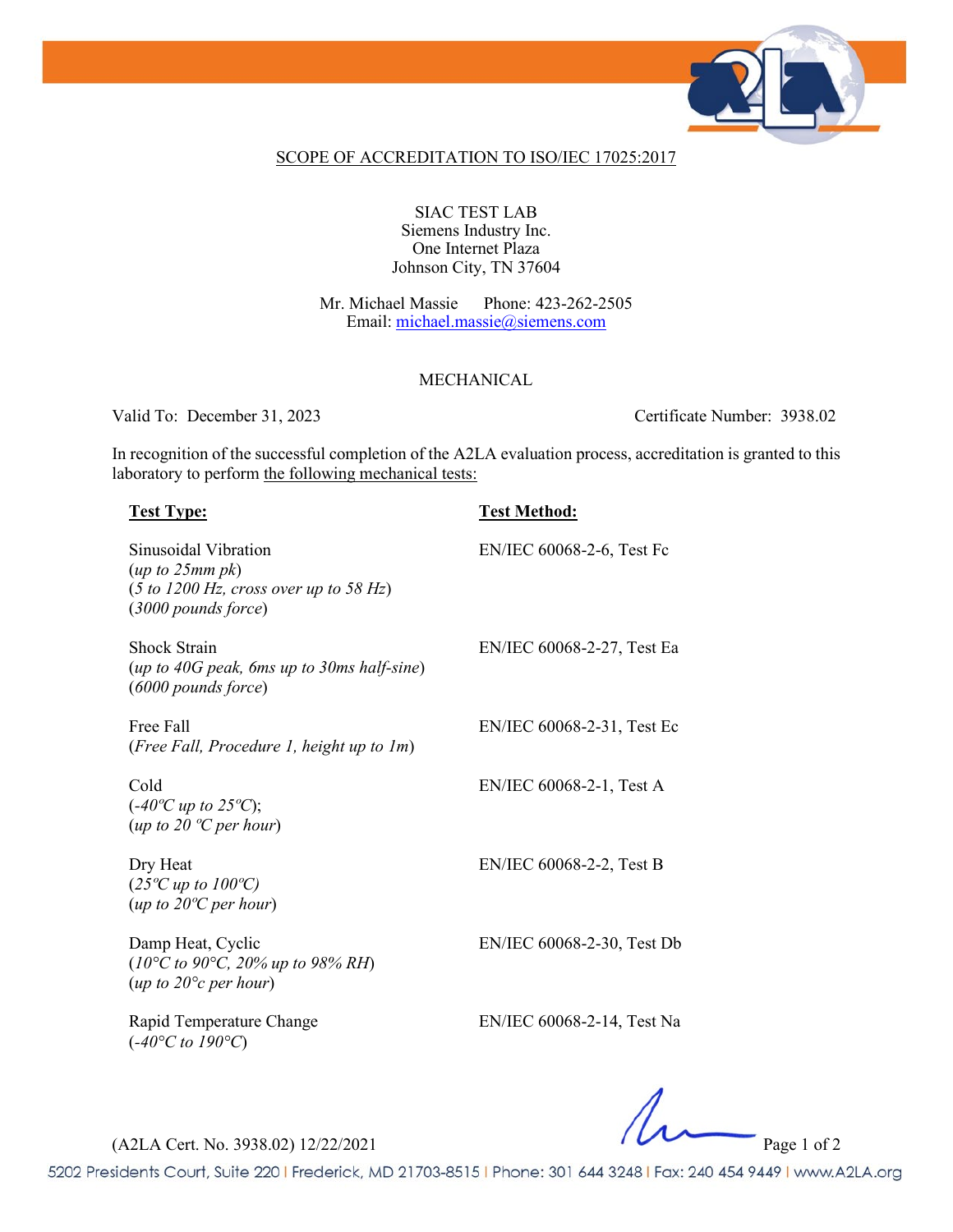## **Test Type: Test Method:**

Damp Heat (*10°C to 90°C, 20% up to 98% RH*) EN/IEC 60068-2-78, Test Cab

Change of Temperature, Specified Rate (*-40°C to 100°C*) (*up to 3°C per minute*)

14 Day Endurance Test (*-40°C to 100°C*) (*up to 60°C per hour*)

EN/IEC 60068-2-14, Test Nb

EN 298, Chap. 7.10.2.1